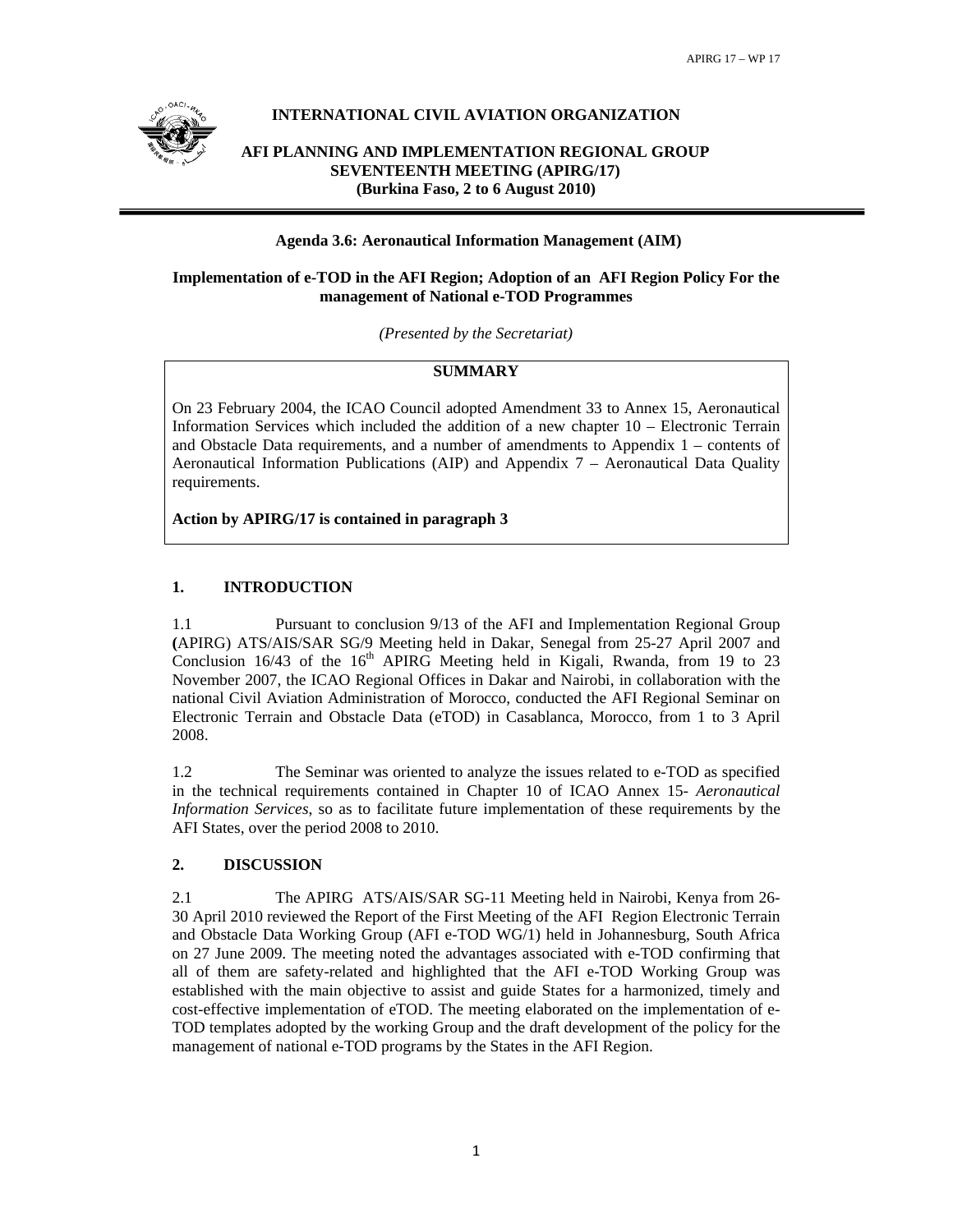2.2The meeting also noted that Amendment 36 to Annex 15 introduced important changes to Chapter 10 related to eTOD. The meeting noted that the coverage areas for sets of electronic terrain and obstacle data has been amended to be specified as follows:

- Area 1: the entire territory of a State;
- Area 2: within the vicinity of an aerodrome, sub-divided as follows:
- Area 2a: a rectangular area around a runway that comprises the runway strip plus any clearway that exist.
- Area 2b: an area extending from the ends of Area 2a in the direction of departure, with a length of 10km and a splay of 15% to each side.
- Area 2c: an area extending outside Area 2a and Area 2b at a distance of not more than 10km from the boundary of Area 2a; and
- Area 2d: an area outside the Areas 2a, 2b and 2c up to distance of 45 km from the aerodrome reference point, or to an existing TMA boundary, which ever is nearest;
- Area 3: the area bordering an aerodrome movement area that extends horizontally from the edge of a runway to 90m from the runway centre line and 50m from the edge of all other parts of the aerodrome movement area.
- Area 4: The area extending 900m prior to the runway threshold and 60 m from each side of the extended runway centre line in the direction of the approach on a precision approach runway, Category II and III.

2.3The meeting highlighted that the implementation of e-TOD provisions is a challenge for all concerned. It was also recognized that since some of those who should be involved in the implementation process were not aware of the responsibilities that they might have and that only a small cross section of those affected were fully aware of the implications and the new responsibilities arising. Furthermore, as a result of the nature of the task and the new technologies and standards that are involved, it was underlined that many stakeholders require training to enable them to perform the task for which they are responsible.

2.4 Based on the above, the meeting agreed that States should organize awareness campaigns and training events (workshops) involving all concerned personnel from within and outside the Civil Aviation Authority in order to provide an overview of the technical, legal, institutional and financial issues related to e-TOD as well as of the actions that need to be taken in implementing e-TOD and to bring a high-level understanding of the associated topics.

2.5The meeting also noted that a structured approach to implementation is required to realize the important safety and efficiency benefits to be derived from the uniform implementation of terrain and obstacle data (e-TOD) provisions.

## **3. Action by the APIRG/17 Meeting:**

3.1On this basis, the ATS/AIS/SAR SG-11 meeting adopted the following Draft Conclusions to guide the work of APIRG and for endorsement by the APIRG/17 meeting.

## **Draft Conclusion 11/04 - Implementation of WGS-84 and electronic terrain and obstacle data**

*That:* 

*a) The AFI Planning and Implementation Regional Group (APIRG) adopt the revised AIM Performance Objective "Implementation of WGS-84 and electronic terrain and obstacle data" as contained in the Performance Framework Form in the Appendix D as its strategy for implementation.*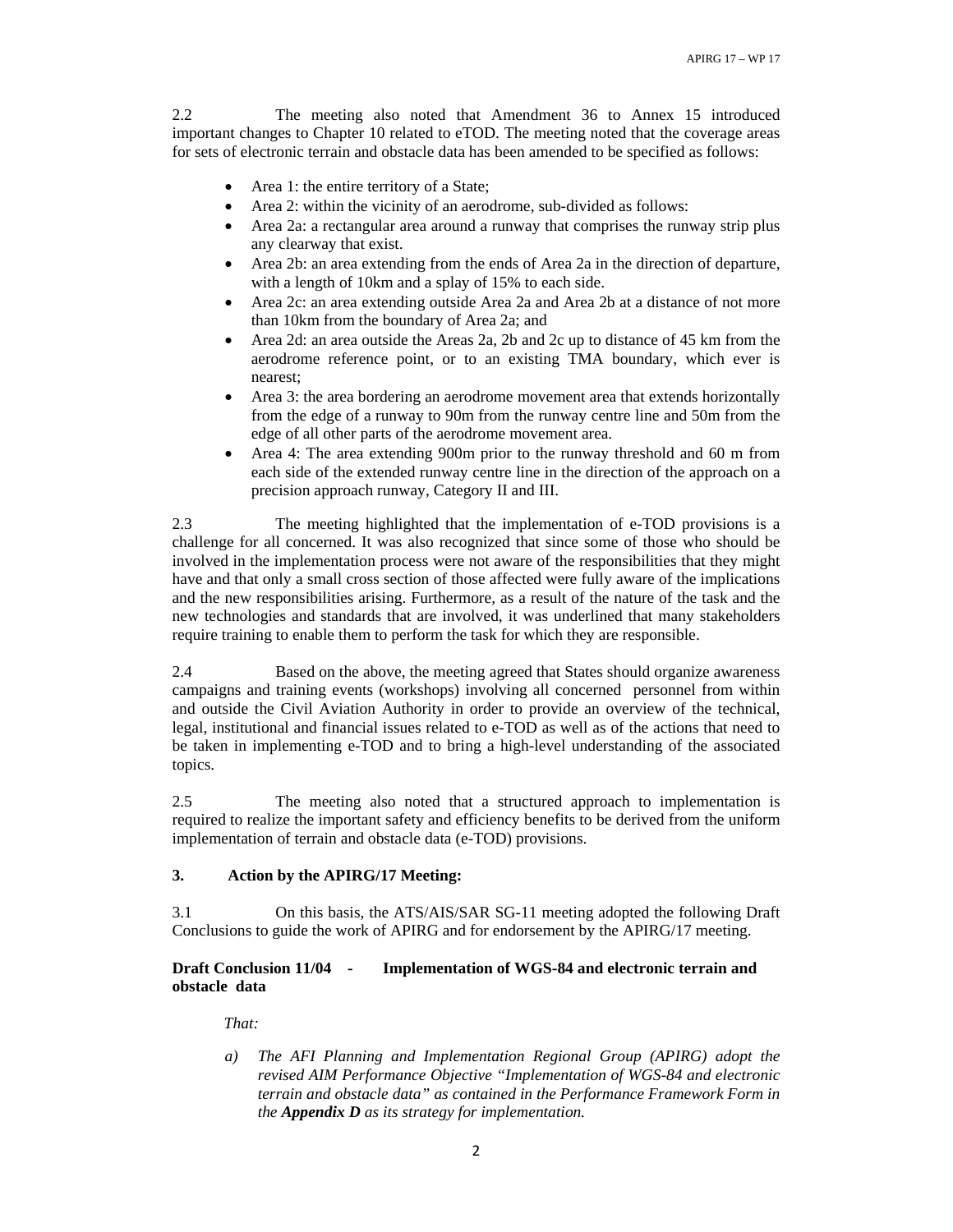- *b) The proposed FASID Table at Appendix E be adopted for inclusion as a requirement in the AFI FASID Document 7474 Vol. II.*
- *c) That the draft AFI Region e-TOD Implementation strategy under Appendix-F be reviewed for adoption by APIRG.*
- *d) That the revised terms of reference of the AFI Region e-TOD Working Group under Appendix- G be reviewed for adoption by APIRG.*

#### **Draft Conclusion 11/07: e-TOD implementation awareness campaigns**

*Taking into consideration the adopted dates of applicability of e-TOD provisions introduced by AMDT 36 Annex 15 and the resources required for the implementation of these new provisions, the States' AIS should take the lead and carry out awareness campaigns at national level to promote a better understanding of the planning and implementation issues related to e-TOD and training programs.* 

## **Draft Conclusion 11/08: Development and management of a national e-TOD programme**

*That:* 

*States, in accordance with sound management principles and procedures, should:* 

- *a) develop a framework and a detailed planning including priorities and timelines, for the implementation of a national e-TOD programme;*
- *b) adopt/follow a collaborative approach, involving all concerned parties, in the implementation of e-TOD provisions; and*
- *c) make an inventory of and evaluate the quality of existing terrain and obstacle data sources, and in the case of data collection, consider carefully the required level of details of collected terrain and obstacle data with particular emphasis on obstacle data and associated cost.*

### **Draft Conclusion 11/09: Coordination and exchange of experience for the implementation of e-TOD requirements**

*That:* 

*Implementation of e-TOD provisions should be considered a global matter concerning all ICAO Regions, which thereby necessitates coordination and exchange of experience between States, ICAO and other national/international organizations and industry partners involved.*